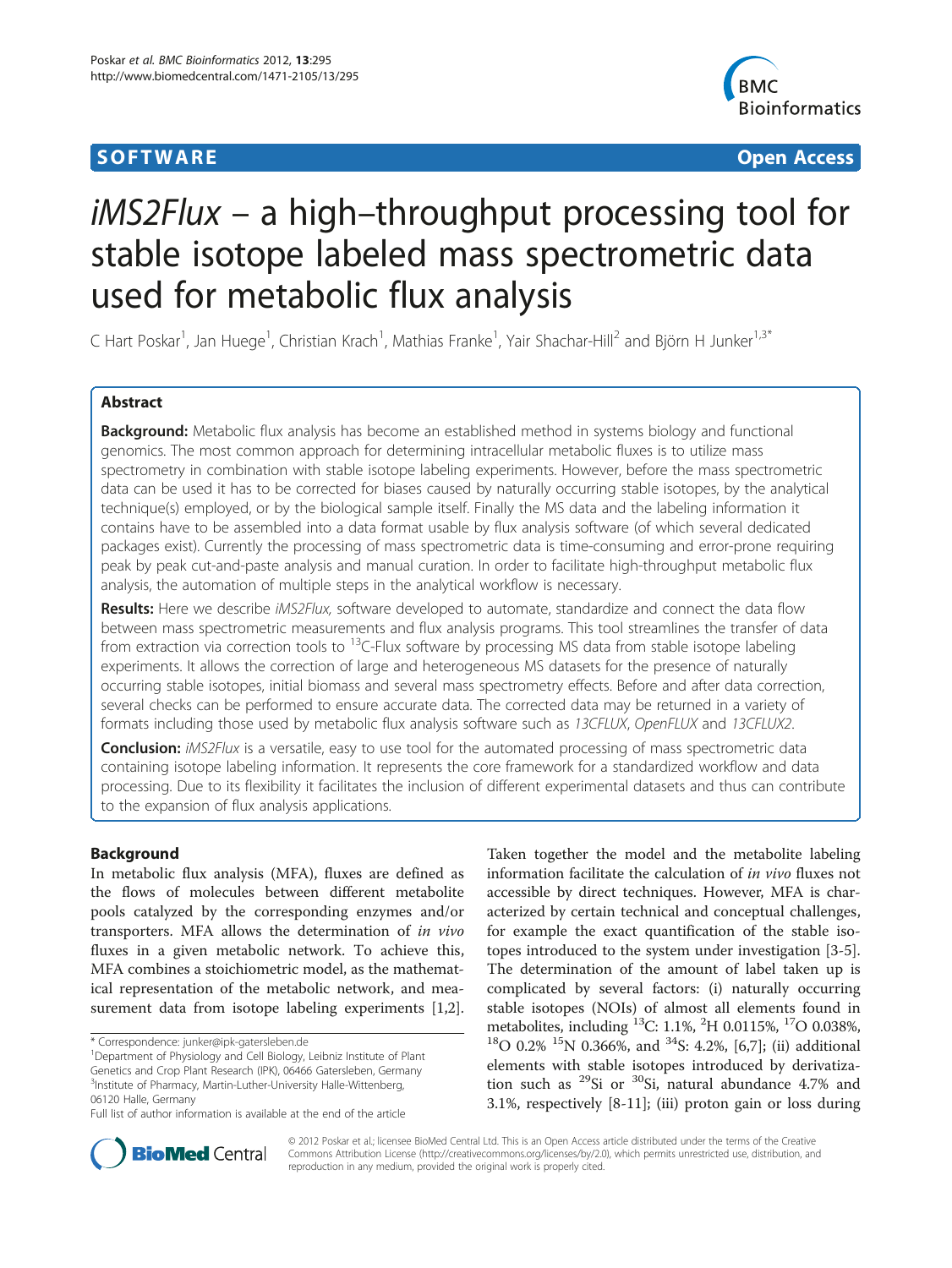<span id="page-1-0"></span>mass spectrometric analysis. The extent of this depends on the chemical nature of the metabolites, the mass spectrometric technique employed, and the sample composition, e.g. the McLafferty rearrangement [[12\]](#page-8-0); and (iv) dilution by the original biomass of the biological sample prior to the feeding of isotope labeled tracers [\[13,14](#page-8-0)]. To avoid systematic errors in the determined fluxes, the labeling levels detected have to be corrected for these biases.

In other "omic" technologies higher throughput rates have evolved through the development of more efficient workflows. This involves automating and integrating different steps of the analytical process. The example of metabolomics is instructive where sample preparation, spectrometric analysis and data processing are now routinely integrated [\[15](#page-8-0)-[18](#page-8-0)]. As parallel processing of samples and automated instrumental analyses have become common, accurate processing of labeling data can limit the throughput of flux analysis or profiling. A typical isotope tracer experiment can result in multiple chromatograms, each containing mass spectrometric (MS) information on dozens of analytes, each of which can yield mass isotopomer patterns of multiple fragments. The entirety of mass isotopomers of a fragment ion is called the mass isotopomer distribution vector (MDV) [[4\]](#page-8-0), cf. Figure 1.

The capability for high–throughput labeling studies was recently demonstrated for cell cultures of mammalian cells or microbes. Steady state flux analysis (one time point) was performed with up to 135 strains of Bacillus subtilis [[19\]](#page-8-0) using one labeling substrate, as well as 92 strains of Escherichia coli [\[20](#page-8-0)] using four different labeling substrates and the isotope labeling data of  $\sim$ 12 amino acids were analyzed. Time course labeling experiments using multiple labeling substrates were performed with human cells, with two treatments, [[21](#page-8-0)] or Clostridium acetobutylicum [[22\]](#page-8-0), at  $\sim$ 7 time points, with up to 20 analytes measured by liquid chromatography – mass spectrometry (LC-MS). However these examples of high-throughput experiments are still the exception. In general the throughput has not dramatically increased in the last several years, although the number of analytes for which labeling can accurately be detected in a single run is now potentially much larger [[9,23-26](#page-8-0)] and the value of multiple biological replicates using different label combinations has been demonstrated [\[27](#page-8-0)-[29\]](#page-8-0).

A range of useful software is available that perform different aspects required for MFA including MS data extraction [[30,31\]](#page-8-0), data correction [[11](#page-8-0),[32](#page-8-0)], model development and analysis [[33,34\]](#page-8-0), see Table [1](#page-2-0). So far only one unified framework exists, *FiatFlux* [\[35](#page-8-0)], which attempts to combine all of the above mentioned aspects.

Consequently the automation of MS data processing, examination and correction of large and heterogeneous tracer experimental datasets would provide a more



efficient workflow and bring MFA significantly closer to being a high–throughput technology. Here we describe iMS2Flux, a tool that provides a framework for a standardized workflow to automatically process MS data from isotope tracer experiments. It includes data quality checks as well as correcting the MS data for NOIs, proton loss or gain and original biomass. Finally the processed data can be delivered in formats used by MFA dedicated modeling software.

#### Implementation

iMS2Flux has been developed in PERL (the Practical Extraction and Reporting Language) which is available for all major computing platforms. iMS2Flux consists of five major parts: data input, data checking, data correction, post correction checks, and output (cf. Figure [2](#page-3-0)). Additionally a graphical user interface for Microsoft Windows™ has been developed in Visual Basic.

#### Input

There are three distinct input components: 1.) command line arguments to set program options or to override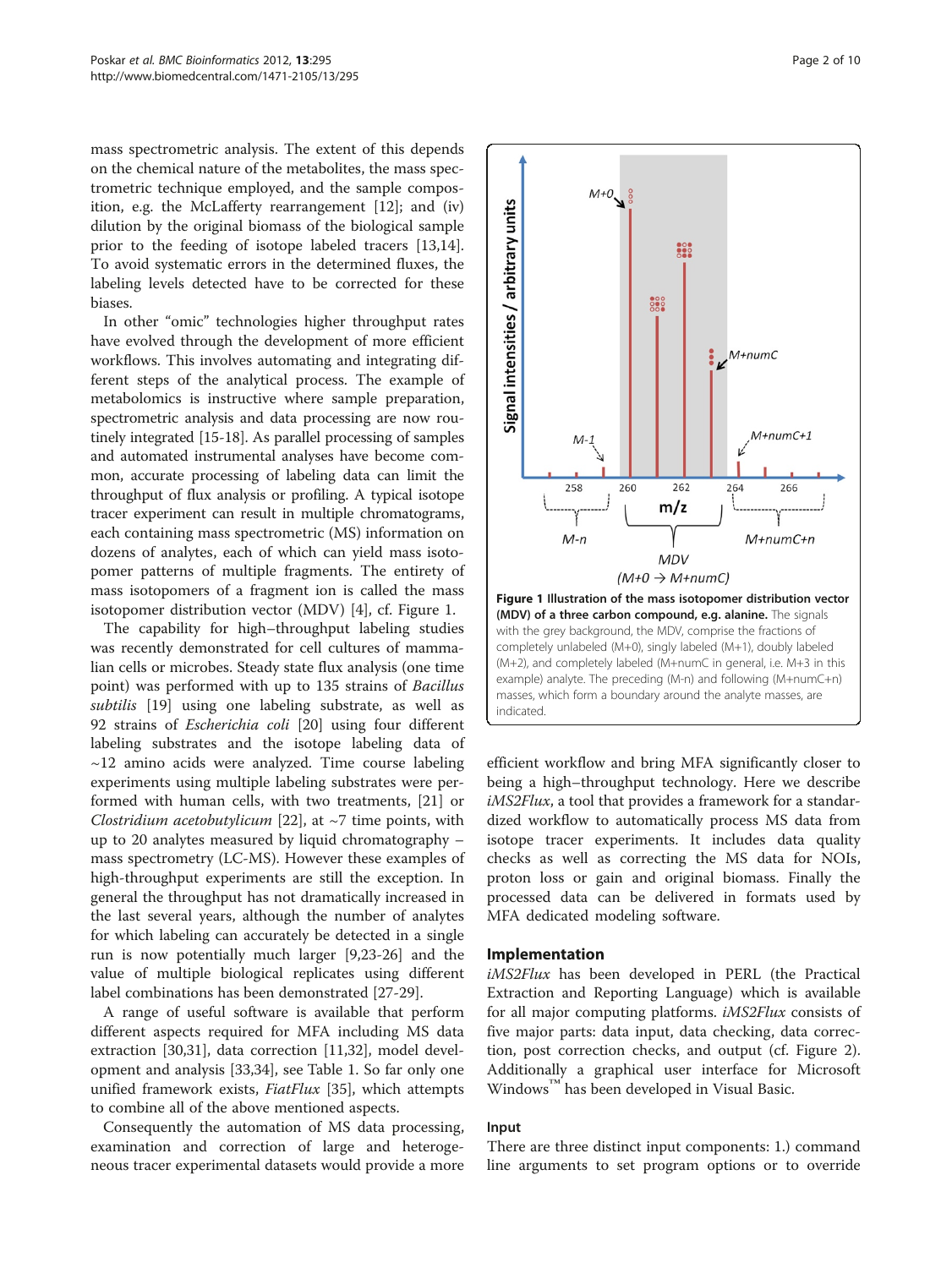<span id="page-2-0"></span>Table 1 Comparison of iMS2Flux and other available MS correction tools

| Tool                                    | <b>MSCorr</b> | <b>CORRECTOR</b> | iMS2Flux   | <b>FiatFlux</b> | corrMatGen (OpenFLUX) |
|-----------------------------------------|---------------|------------------|------------|-----------------|-----------------------|
| MS Data Extraction <sup>a</sup>         |               |                  |            |                 |                       |
| <b>MS Data Quality Check</b>            |               |                  |            |                 |                       |
| <b>MS Data Correction Methods:</b>      |               |                  |            |                 |                       |
| NA / NOI                                |               | $\sqrt{}$        | $\sqrt{ }$ |                 | $\sqrt{\rm e}$        |
| <b>OBM</b>                              |               |                  |            |                 |                       |
| Proton loss/gain                        |               |                  | $\sqrt{2}$ |                 |                       |
| Output ready for use in Flux-Software:  |               |                  |            |                 |                       |
| 13CFlux/ 13CFlux2                       |               |                  | $\sqrt{2}$ |                 |                       |
| <b>OpenFlux</b>                         |               |                  |            |                 |                       |
| <b>FiatFlux</b>                         |               |                  |            |                 |                       |
| Model development & analysis            |               |                  |            |                 |                       |
| Quantification of isotope enrichment    |               |                  |            |                 |                       |
| High-throughput capability b            |               |                  |            |                 |                       |
| Multiple labeling substrate / isotope c | $\sqrt{2}$    | $\sqrt{2}$       | $\sqrt{2}$ |                 | $\sqrt{2}$            |
| Analytical platform                     | GC            | GC/LC            | GC/LC      | GC              | GC/LC                 |
| additional software required d          | proprietary   |                  | free       | proprietary     | proprietary           |
| Full source code available              |               |                  | V          |                 |                       |

<sup>a</sup> directly from chromatogram files like net-cdf files.

multiple compounds in multiple chromatograms.

 $c$  the data processing is independent from the utilized labeling substrate (e.g. uniformly labeled or different positional labeling) and can be adapted to other

elements then carbon (e.g. nitrogen, oxygen). requires additional software in order to be used like MATLAB or PERL.

e functional support is provided but not directly integrated.

Abbreviatons: NA - Natural Abundance; NOI - Naturally Occuring stable Isotopes; OBM - Original Biomass; GC - Gas Chromatography; LC - Liquid Chromatography.

regular operation; 2.) the configuration file (an example is given in the file config.txt with explanation in the user manual, see 'Supporting Information'), which provides settings for various program options and the names of additional files containing pertinent information; 3.) a primary input data file containing the MS data and additional data files, if needed, for a variety of information, such as original biomass (OBM) or the names for groups of biological replicates. The MS data consists of MDVs (Figure [1](#page-1-0)), all measured intensities or ion counts of the mass isotopomers of given analytes or fragments. If multiple chromatograms represent biological replicates they may be treated as individual datasets or averaged (after correction). Each supported compound is provided as a unique extension of the parent data type class. Each extension is named DataClass\_XX.pm, where XX is a unique two character identifier for each supported compound class. The currently supported compounds are specified in Table [2.](#page-4-0) By following a modular approach, new compounds can be easily added using the existing compounds as a template with minor additions to the main program (to register a new identifier). The only additional information required is the elemental composition and structure of each analyte.

The options available for processing the MS data depend on the actual data provided. A part of modularity in design includes the presentation of data, as such the main data format is text based, spreadsheet-compatible, tab-separated values (TSV). In this standard matrix the first column contains the analyte identifiers; the second column the mass of the respective mass isotopomers and the following columns the measured intensities for each chromatogram; the first row contains an optional title in the first element; the second row contains the identifiers for each chromatogram, an example is given in the file Example\_AA.txt (see 'Supporting Information'). This is a one dimensional data representation, meaning that each data file contains only a single type of data, such as raw MS measurements (typically expressed as ion counts or arbitrary units) or retention times. Therefore, to provide multiple types of data requires one TSV file per data type, otherwise there is no restriction on the type(s) of data that may be represented. In addition to the standard TSV format, third party/proprietary formats may be used through a custom import module. A third party module that is currently available extends the supported import formats to include the Waters Quanlynx™ report formats. For a detailed description of working through this format see the getting started guide; MSto13C with QuanLynx and iMS2Flux.pdf (see 'Supporting Information').

Due to the highly individualized nature of data extraction from MS chromatograms from different instruments,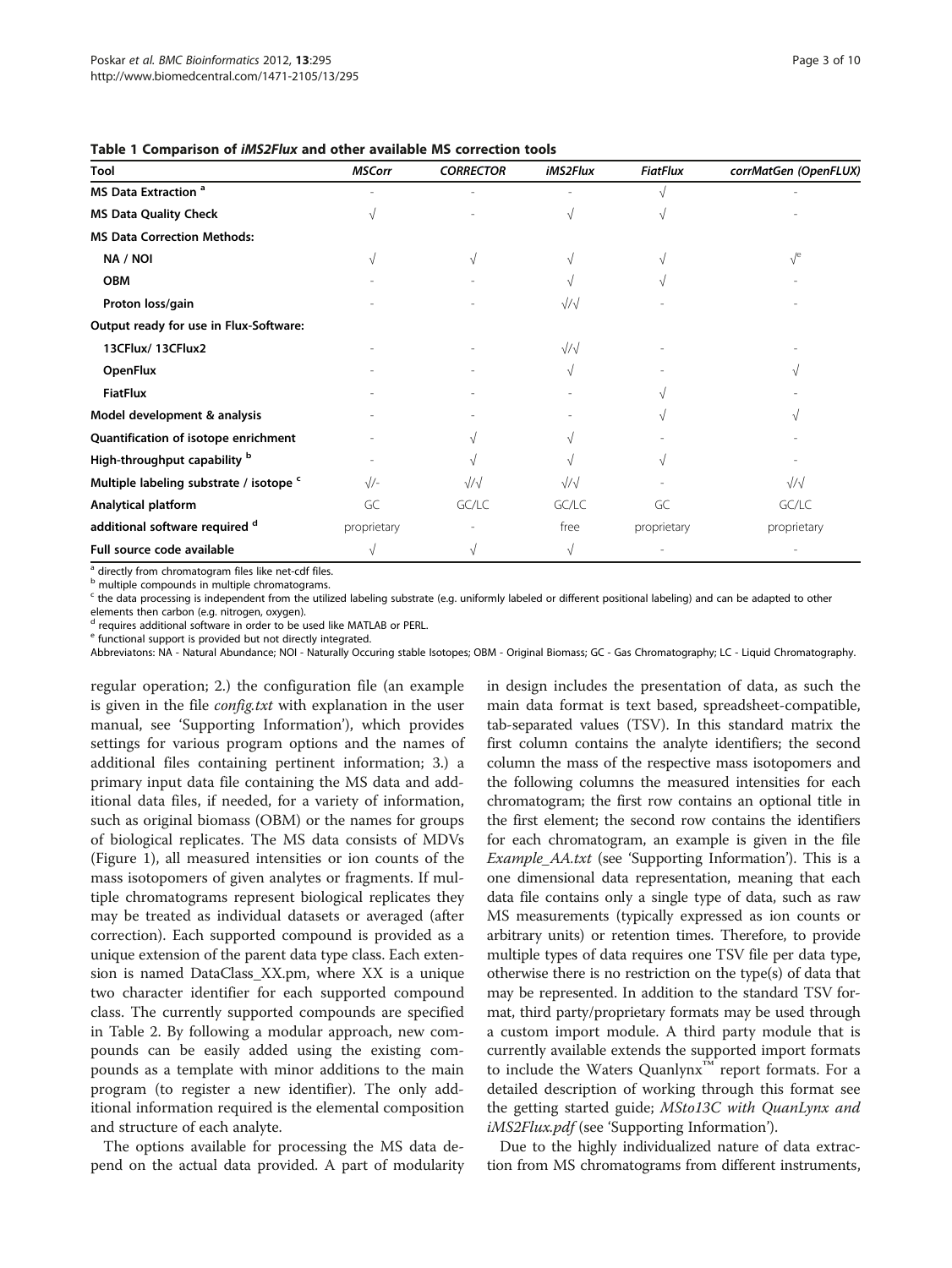<span id="page-3-0"></span>

iMS2Flux does not extract MS data directly from chromatograms represented in proprietary formats. Instead one can use the extraction capabilities of third party software, e.g. TagFinder [[30\]](#page-8-0), MZmine 2 [[31](#page-8-0)] or commercial solutions such as Waters Quanlynx™.

#### Data checking

When implementing any form of automation it is crucial to thoroughly verify the quality of the original data. Thus before performing any data correction the program can perform several checks: first a simple check for missing values is performed; additional optional checks are: thresholds for minimum and maximum signal intensity (linear detector range), this is applied to all MS data including boundary data (see below and Figure [1\)](#page-1-0), and deviations from the expected retention time window (specified as a number of standard deviations) of a respective analyte. Most data checks are performed on a per-fragment, per-chromatogram basis, with the exception of the retention time check. For statistical significance the mean and standard deviations of the retention times are calculated over all fragments and all chromatograms, which is valid for any set of chromatograms measured continuously in a given set of samples. A complete example illustrating the use of retention time analysis as a data check is provided in the appendix of the users' manual (see 'Supporting Information'). If any errors are found the program generates a list of the affected data and allows the user to review the data, going back to the chromatogram if necessary, manually edit or regenerate the data, and adjust the selected data check parameters if desired. Feedback is provided in TSV format, with any errors located in the position corresponding to the flagged data. In this way the error feedback can be overlaid as a mask on the measurement data facilitating user review of the flagged data.

Each chromatogram has to be composed of the same groups of MDVs. The first mass of these vectors is assumed to be the M+0 mass isotopomer (if not otherwise indicated in the configuration file), and is used to identify a fragment. Each fragment has a predetermined number of carbon atoms, and the last mass of a fragment is M+number of C-atoms (M+numC) (cf. Figure [1](#page-1-0)). For example, the molecular ion of alanine has a 3 carbon backbone, thus the last mass fragment would be M+3. It is also allowed to provide incomplete fragments. The default behavior of *iMS2Flux* is to expect that each fragment's measurement value is provided in order. When an out of order mass is encountered iMS2Flux considers it to be the start of a possible new fragment. Thus, if a mass is missing in the middle of the MDV, iMS2Flux does not assume it is zero. Instead the fragment is treated as incomplete, and the remaining measurements belong to a non-existent fragment (and thus skipped). In such a case or whenever unknown data is encountered feedback is provided identifying where the problem was encountered. The program can also process boundary data around each mass fragment. If included, it can extract M-n and/or M+numC+n data points (Figure [1](#page-1-0)) which may be monitored for their relative value. To use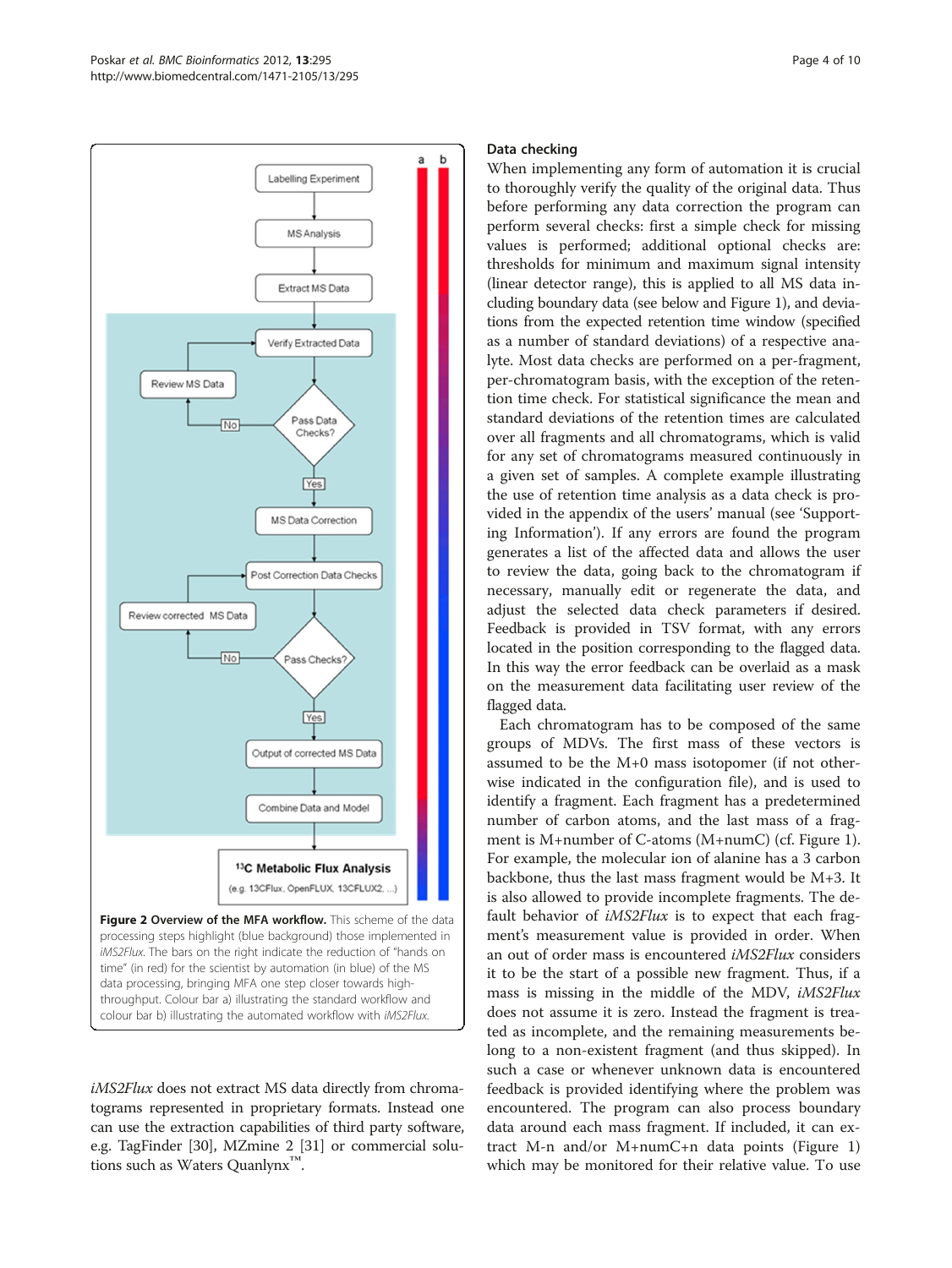| Analytes (with Acronym)                                                                                                              | Analytic<br>platform | Comments                             | Reference               |  |
|--------------------------------------------------------------------------------------------------------------------------------------|----------------------|--------------------------------------|-------------------------|--|
| monomers from storage compounds:                                                                                                     | $GC-MS$              | compound specific derivatization,    | Allen et al. 2007,      |  |
| proteinogenic amino acids (AA) from proteins,<br>glycerol (GY) and fatty acids (FA) derived from lipids,<br>glucose (GL) from starch |                      | multiple analytes/multiple fragments | Junker et al. 2007      |  |
| soluble metabolites (SM):                                                                                                            | GC-MS                | compound specific derivatization,    | Huege et al. 2007, 2010 |  |
| sugars, amino and organic acids, et al.                                                                                              |                      | multiple analytes/multiple fragments |                         |  |
| plant cell wall precursors (CW):                                                                                                     | I C-MS               | multiple analytes/single fragments   | Alonso et al. 2010      |  |
| sugars, sugar-phosphates and nucleotide-sugars                                                                                       |                      |                                      |                         |  |

<span id="page-4-0"></span>Table 2 Overview of the analytes currently supported by iMS2Flux and the analytical platform on which they can be measured on

either of these options all fragments must be consistent in the number of extra data points.

#### Data correction

Each MDV is corrected separately and the resulting corrected intensities scaled to 100%, of the sum of all signals in the MDV. The corrections, if any, are applied in the order they are listed in the configuration file. If no corrections are specified, the uncorrected data are scaled and may be used as is.

Correcting for proton loss [[36](#page-8-0)], see Figure 3b, or proton gain [\[37\]](#page-8-0), is required when an individual hydrogen atom is lost or gained by the analyte during the MS process. Proton gain is characteristic for fatty acids when measured via GC-MS and adds mass to the McLafferty ion of fatty acid methyl esters [[12](#page-8-0),[37](#page-8-0),[38](#page-8-0)]. For this correction it is assumed that the loss or gain affects a fixed percentage of the molecules, regardless of their labeling.

This fixed percentage is called the scaling factor α. In the example illustrated in Figure 3b an analyte with a 2-carbon backbone is measured including the first preceding border mass, identified as mass M-1. The analyte suffers a single proton loss, causing a fixed percentage of each mass measurement to be artificially reduced, and for a non-negligible measurement of the M-1 mass, as described by the following set of equations:

$$
\begin{array}{l} M_{-1}^{meas}=M_{-1}^{'}-\alpha M_{-1}^{'}+\alpha M_{0}^{'}\\ M_{0}^{meas}=M_{0}^{'}-\alpha M_{0}^{'}+\alpha M_{1}^{'}\\ M_{1}^{meas}=M_{1}^{'}-\alpha M_{1}^{'}+\alpha M_{2}^{'}\\ M_{2}^{meas}=M_{2}^{'}-\alpha M_{2}^{'} \end{array}
$$

The non-linear set of equations is solved iteratively for the scaling factor, assuming the ideal case that the real boundary measurement is negligible. In the case where

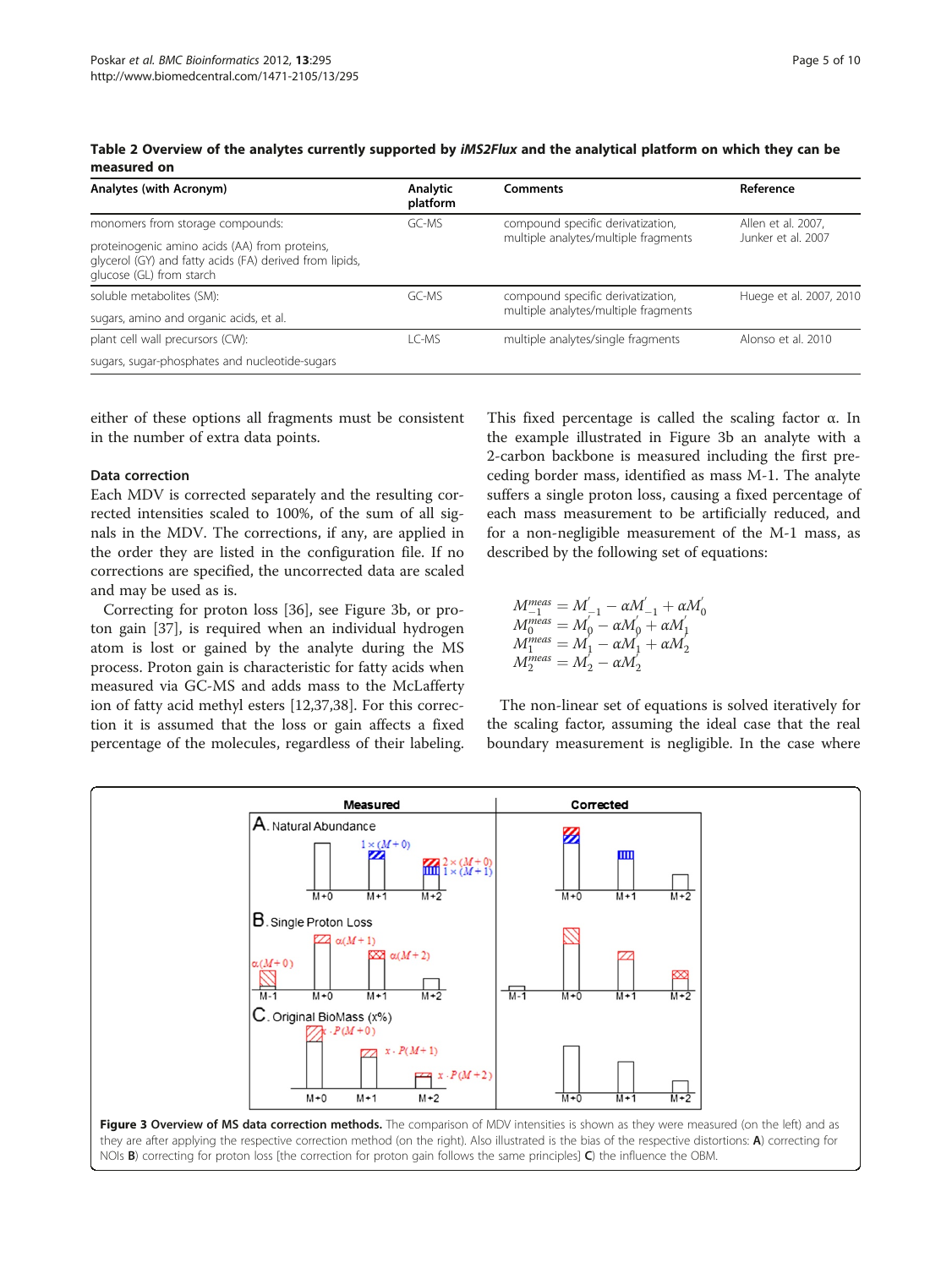this assumption is not valid, it is possible for the scaling factor to be artificially inflated or for no stable value to be found. When no scaling factor is found the original data are left uncorrected. Similarly, correcting for proton gain requires the following border measurement, M+numC+1.

The main correction is for naturally occurring stable isotopes, or natural abundance (NA). Correcting for NOIs (Figure [3a](#page-4-0)), is performed for the specified set of elements that make up the measured analytes. For a given element, the NA of  $N$  atoms with  $n$  stable isotopes  $I_i$ , each with probability  $p(I_i)$  and occurring  $f(I_i)$  times in the analyte is given by:

$$
Abundance = N! \cdot \prod_{i=1}^{n} \left( \frac{p(I_i)^{f(I_i)}}{f(I_i)!} \right)
$$

Due to the diminishing probabilities of multiple heavy atoms occurring in one molecule by natural abundance, correction is performed only considering the labeling probabilities of the M+0, M+1 and M+2 isotopes of these elements [\[3](#page-8-0)-[5,11\]](#page-8-0). A correction matrix is generated based on the number of atoms of each element considered and their natural isotope abundance [[6,7\]](#page-8-0). The square size of the resulting matrix is related to the number of mass isotopomers, i.e. the size of the MDV, of the fragment being corrected.

For labeling experiments where the period of steady state metabolism during labeling is limited, the original biomass (OBM) makes up a significant percentage of the final biomass [\[13,14](#page-8-0)]. Under this condition it is necessary to remove the bias of the original unlabeled biomass from the labeling data. This correction for original biomass (Figure [3c](#page-4-0)) subtracts the OBM from the measured fragment [\[13,14\]](#page-8-0) by using the natural abundances of the carbon isotopes (as used for NOI correction) to distribute the OBM over each measured mass isotopomer in a fragment. This correction requires an additional data file containing information of the percentage of OBM in each sample, an example is given in the file OBM.txt (see 'Supporting Information').

#### Post correction checks

Once the MS measurement data has been corrected, it is possible to perform additional checks, such as for average labeling. Average labeling is the calculation of the average labeling due to the supplied label (e.g.  $^{13}C$ ), and therefore must be performed after correction of the data. The average labeling is calculated on a per MDV basis as well as for an entire data set, and may be calculated for each chromatogram separately, or over each replica group. To be most useful the average carbon labeling must be performed on MS data from both labeled and unlabeled samples to identify possible contamination in individual MDVs, entire analytes or individual chromatograms. As with the other data checks the feedback is provided in matrix format (TSV) for manual analysis, allowing contaminated data to be excluded before further use. A complete example illustrating the use of average labeling is provided in the appendix of the user's manual (see 'Supporting Information').

### **Output**

Output is generated at different stages of processing. If the raw data is to be output, MS measurements and retention times, this occurs immediately. Output may also be generated after the data checks and, as specified in the configuration file, at the completion of processing. All data types are generated in the standard TSV matrix, with one type of data per file. If feedback is generated during the (pre-correction) data check phase the program is terminated without performing correction. If the post correction data check is selected, output is always generated for both the average carbon labeling and the desired output as specified in the configuration file. Processed data is generated for each chromatogram with all boundary data removed. Even with no corrections selected, processed data for each fragment will still be normalized. In addition, if there is more than one replicate, basic statistics may be generated over each set of replicate data. For the calculation of statistics with replicate data the number of replicates in each group must be specified in the configuration file. Correspondingly, the experimental data for replicates must be given in consecutive order (column-wise) in the input MS data file, and in the same order as the number of replicates entered in the configuration file. In the case of no replicates, a default value (of five percent) is returned in place of the standard deviation to ensure compatibility (with MFA software that require an error value be entered). Optionally a file containing unique identifiers may be included for each experimental replicate set; otherwise generic file names are used for each replicate group.

In addition to the standard output format, *iMS2Flux* can generate data directly for use with third party MFA tools. Currently support is provided for the FTBL format for use with 13CFlux [[33\]](#page-8-0) the CSV format of OpenFLUX [[34\]](#page-8-0) and the FML format of 13CFLUX2 [\[39](#page-8-0)]. For 13CFLUX the MS measurement data can be generated for inclusion in either the 'Mass Spectrometry' or 'Label Measurements' sections of an FTBL file. This data can be generated into a set of individual files (one per set of replicates), or it can be directly included into one or more model files (of the specified format). To facilitate the use of analytes from different compound classes (such as amino acids and glucose) MS data can be appended to the existing MS data section of a given model file.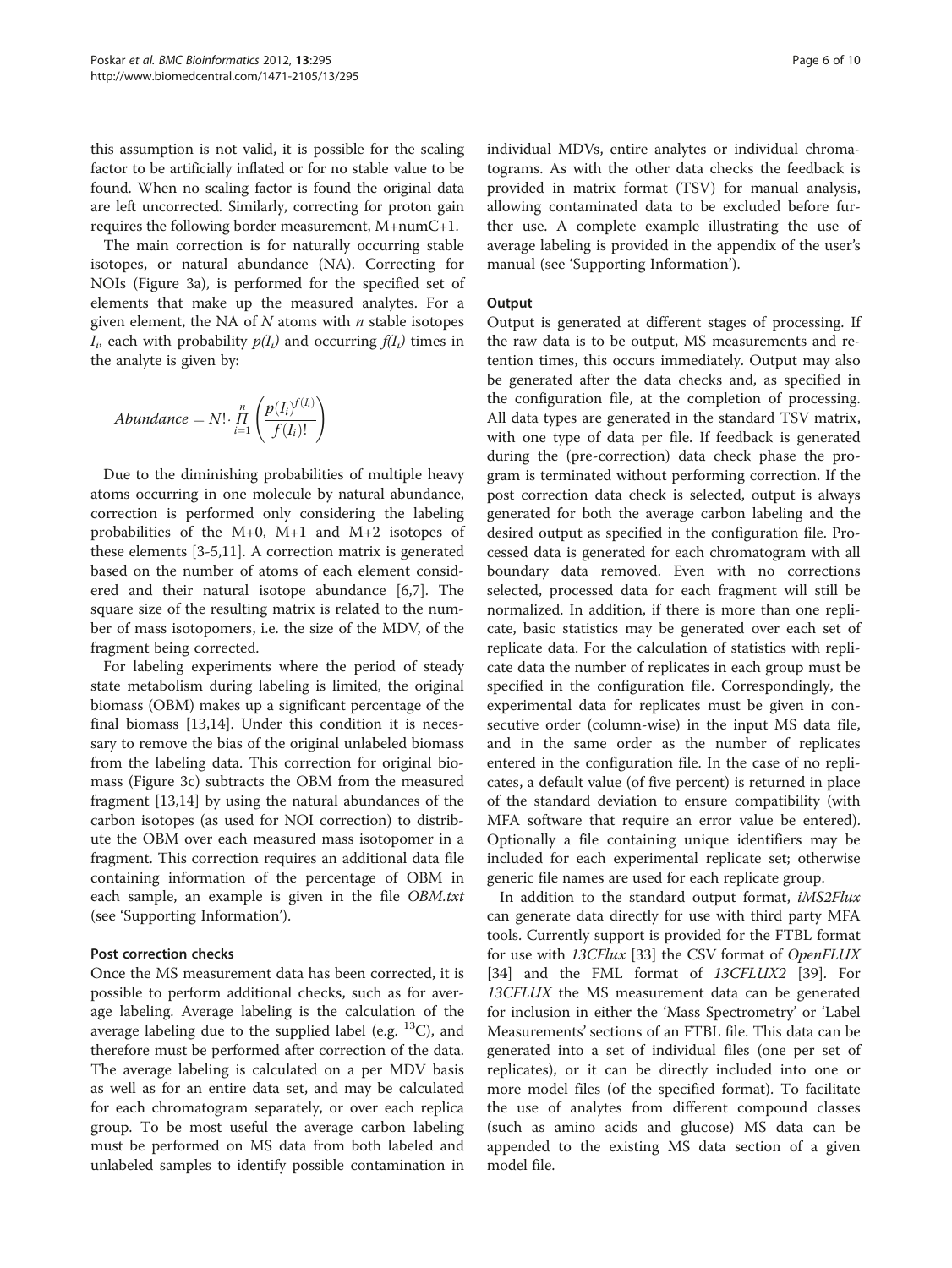#### Tool validation

iMS2Flux has gone through extensive validation of both the algorithms and the supported compound classes. In particular the central correction, for natural abundance, has been compared to both manually corrected measurements and those corrected by other correction tools. Manual correction compared both hand calculated correction and cut and paste with an Excel spreadsheet [[38,40,41\]](#page-8-0). The algorithm was also compared with both the CORRECTOR [\[32](#page-8-0)] and to the MATLAB correction tool from Wahl et al. 2004 (afterwards called MSCorr) [[11\]](#page-8-0) correction tools. Minor variation was accounted for by different natural abundance fractions used in each method. Similarly the proton loss and gain were compared with the results in [\[38](#page-8-0)]. A complete set of uncorrected amino acid measurements from 24 experiments is provided with the software, together with the expected corrected values.

#### Results and discussion

iMS2Flux has been designed to act as a high-throughput framework for MS data analysis, targeting MFA as its primary application, but is not inherently limited to MFA. The software is designed to be modular and flexible emphasizing a standard data exchange format. The standard data format allows for easy access through any spreadsheet application, and is supported with import and export modules to easily allow new tools to make use of the data. In Figure [2](#page-3-0) an MFA workflow maximizing automation is illustrated, utilizing iMS2Flux to branch from data extraction to data analysis with  $^{13}$ C-Flux software (see 'Supporting Information'). iMS2Flux defines not only the generic correction tool, but a fully standardized data format, and through it an automated workflow connecting third party extraction and analysis tools.

The performance of *iMS2Flux* was tested on a commercially available PC. The Perl interpreter was ActivePerl v.5.12.2 (from ActiveState). iMS2Flux is a non-threaded application and ran entirely on a single core. A set of GC-MS generated data comprising 128 chromatograms with a total of 65 fragments corresponding to 412 masses was processed in 119 seconds. To perform the benchmark iMS2Flux was set to check for missing data, detector threshold limits and poor peak values, extract an additional measurement (M+numC+1) from each fragment, perform natural abundance correction, generate the carbon labeling summary (post correction data check), generate average and standard deviations over replicates, and generate a complete set of output data (raw measurement, corrected measurement, average and standard deviation of corrected, and model data for each experimental set in 13CFlux FTBL format for inclusion in the MASS\_SPECTROMETRY section). The data was

pre-screened to ensure that the MS data would pass all data checks to complete processing.

As illustrated in Table [1](#page-2-0) iMS2Flux offers a variety of options for data correction. Similar to MSCorr, it offers checks to ensure the MS data is within the upper and lower boundaries of the MS detector, whereas the tool CORRECTOR [[32\]](#page-8-0) assumes the process MS data is accurate. Depending on the tools used to extract the relevant MS data from chromatograms, e.g. [[30](#page-8-0),[31](#page-8-0),[42](#page-9-0)] or manufacturer software, checks for data accuracy and quality can be performed during data extraction. Open-FLUX [[34\]](#page-8-0) is an MFA analysis tool that also provides a NOI correction tool (not directly integrated). Similar to MSCorr, the OpenFLUX correction is provided as a function in MATLAB (corrMatGen) which requires the user to enter the chemical formula and other specifics about each compound individually. MSCorr, corrMatGen, and CORRECTOR correct for NOIs, iMS2Flux allows additional correction methods: for original biomass as well as proton-loss or gain. Furthermore, iMS2Flux is capable of performing all the above mentioned corrections on large and heterogeneous data sets, comprising multiple analytes with multiple MDVs in multiple chromatograms. The addition of new analyte sum formulas in *iMS2Flux* is intuitive, since it only requires the total chemical formula of the new analyte, without separation of the metabolite derived part of an analyte from any derivatization reagent additions. Alternatively fully generalized analyte classes supporting multi-stage and multiple alternative derivatization are also possible. Finally the output of *iMS2Flux* is ready-to-use in MFA-dedicated software. The aforementioned FiatFlux is able to correct GC-MS data for natural abundance and original unlabeled biomass. The quality of the extracted MS data is checked in a similar way as in MSCorr, and faulty MS data can be removed manually from further calculations. Similar to MSCorr new compounds require a separation of the atoms of the analyte from the derivatizing agent. FiatFlux is focused on deriving flux ratios and absolute fluxes for microorganisms solely from  $1-13C$  and/or  $U^{-13}C$  glucose experiments combined with GC-MS analysis of amino acids [[35\]](#page-8-0).

Although *iMS2Flux* was designed to serve the needs of MFA, it can be used as a general tool to quantify stable isotope labeling in any kind of isotope tracer experiment, e.g. [[32,40,](#page-8-0)[43\]](#page-9-0). Furthermore, although carbon labeling with  $^{13}C$  is the method of choice in MFA, other elements such as nitrogen, hydrogen or oxygen are conceivable for tracer studies [\[44-46](#page-9-0)]. iMS2Flux can easily be adapted to any other element as isotope tracer. In order to allow the general application of *iMS2Flux* in MFA, independent of the MS platform the labeling data were acquired on, it was designed to process GC-MS, LC-MS or MS/MS data. Additionally, besides data from steady state labeling experiments, iMS2Flux can process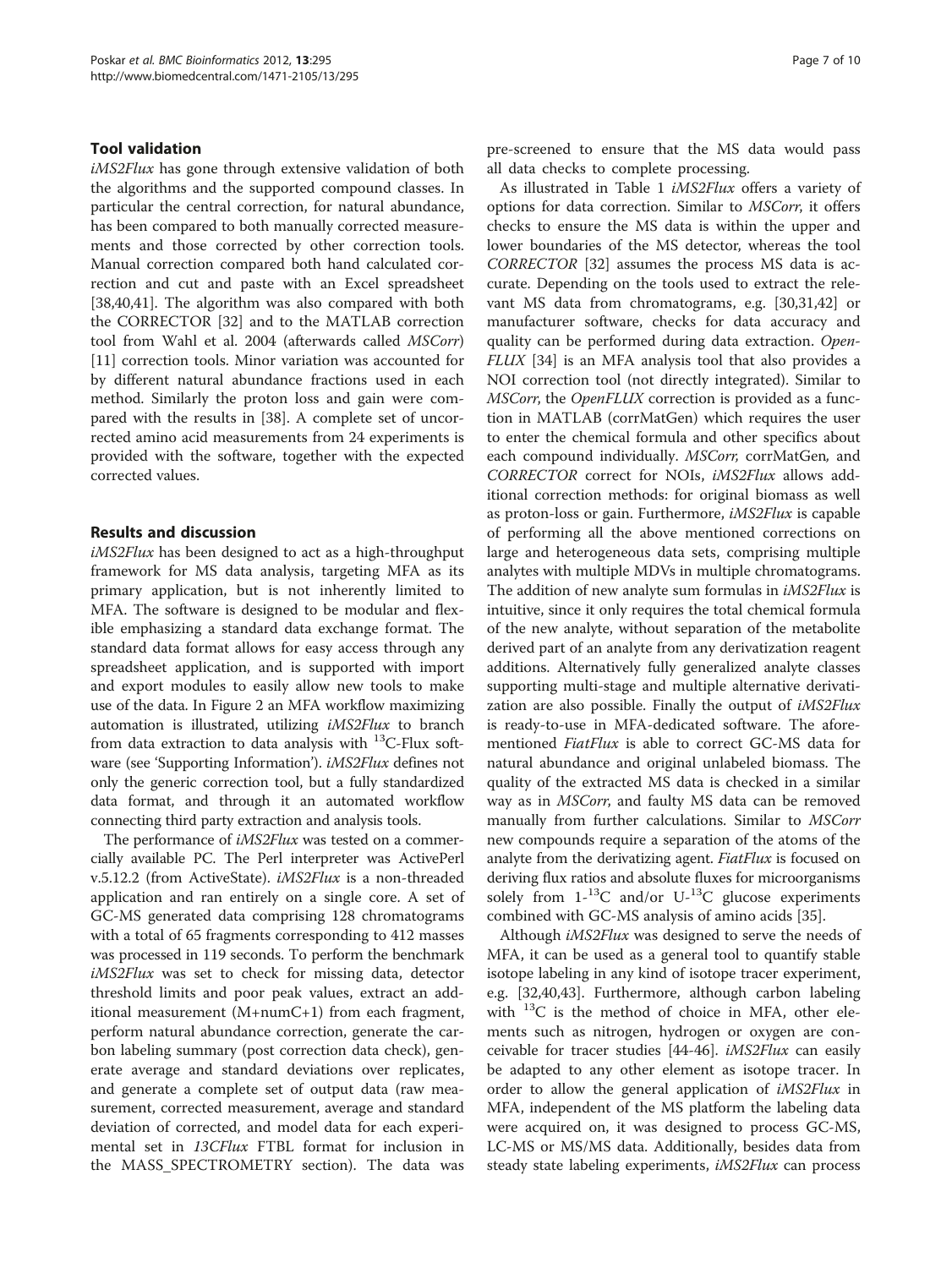dynamic labeling data as well. For the exploitation of the full potential of dynamic labeling experiments, such as short labeling time [[47,48](#page-9-0)], it is necessary to be able to measure and evaluate MS data not only derived from metabolic end products (storage compounds) but from metabolic intermediates, which can have a very fast turnover [\[49,50](#page-9-0)]. This would increase the resolution of a metabolic network and can resolve precursor-product relationships which are difficult or impossible to resolve with data derived from end product labeling [[11\]](#page-8-0). To give iMS2Flux this capability, data of the elemental composition of polar soluble intermediates of primary metabolism, as previously published [\[32,41\]](#page-8-0), were included. This list of supported analytes can be extended as needed, in case new metabolites are of interest or a different derivatization strategy is applied.

In the context of measuring complex biological matrices of soluble metabolic intermediates, similar to metabolic profiling measurements, it seems appropriate to use specialized software. Since there are multiple software solutions available, especially dedicated to the alignment of multiple MS chromatograms and extracting the relevant MS data, e.g. [[30,31,](#page-8-0)[42\]](#page-9-0) or manufacturer software, our efforts focused on finding a general input format that supports the respective data outputs, the TSV format described above. iMS2Flux was implemented in PERL which is freely available and runs on all major computing platforms. Furthermore, MS data are usually provided in tabular form, which is either already in the TSV format, or is easily exported to TSV, thus a text manipulation language was the obvious choice. PERL supports multiple programming paradigms and no compilers are required, as it is a dynamic language a respective script just needs to be edited and can be run directly. To further promote the use of iMS2Flux, the code is provided in full and since the program is not compiled the source is immediately available to be reviewed and extended for individual needs. To support flexibility the different data formats, optional data checks, data correction and output formats are contained in individual modules.

## Conclusions

With *iMS2Flux* we have developed an MS data processing tool for isotope labeling experiments with special focus on increasing throughput at multiple stages of the data analysis pipeline. Thus from the computational side MFA technology is now ready to be applied on a large scale, as is already common in the other –omics methods. By using *iMS2Flux* in our daily work we found that by liberating the researcher from the most laborious tasks of MS data processing, *iMS2Flux* removes the limitations on the number of samples that can be processed per tracer experiment, including the number of treatments or genotypes studied, the replication of each experiment,

the number of substrate combinations used, and/or the number of time points analyzed. This increases the accuracy and coverage of MS data; in turn this has the potential to improve the accuracy (including overdetermination) and scope of MFA and flux profiling and its integration into multiomic systems biology.

## Availability and requirements

#### Project name: iMS2Flux

Project home page: [http://sourceforge.net/projects/](http://www.sourceforge.net/projects/ims2flux) [ims2flux](http://www.sourceforge.net/projects/ims2flux)

Operating system(s): Platform independent

Programming language: PERL

Other requirements: PERL v.5 or higher

License: This work is licensed under the Creative Commons Attribution-NonCommercial 3.0 Unported License. To view a copy of this license, visit [http://creativecommons.](http://www.creativecommons.org/licenses/by-nc/3.0/) [org/licenses/by-nc/3.0/](http://www.creativecommons.org/licenses/by-nc/3.0/) or send a letter to Creative Commons, 444 Castro Street, Suite 900, Mountain View, California, 94041, USA.

Any restrictions to use by non-academics: license needed.

## Supporting information

The *iMS2Flux* software and all auxiliary files and instructions can be downloaded from the SourceForge project website: [http://sourceforge.net/projects/iMS2Flux](http://www.sourceforge.net/projects/iMS2Flux)

The main download is a zip file, iMS2Flux.zip. When unzipped it will create a folder iMS2Flux containing the following:

- readme1st.txt a brief introduction and a complete listing of the directory structure.
- *iMS2Flux.pl* the main program,
- *iMS2Flux-Manual.pdf* the user's manual,
- *Example\_AA* a folder containing all of the example files, including a copy of the expected results when running the example using the instructions in the relevant getting started guide.
- $FluxY\_Lib a$  folder containing the program libraries common to several projects in the larger FluxY toolset,
- Getting\_Started a folder containing instructions on getting started installing and using the software on different platforms, and
- $•$  *Math* a folder containing the CPAN library used by iMS2Flux.

#### Competing interests

The authors declare that they have no competing interests.

#### Authors' contributions

CHP, JH, YSH and BJ conceived the software. CHP implemented the software. CHP and MF implemented the graphical user interface. CHP and JH drafted the manuscript. MF and CK critically evaluated the software. CK, YSH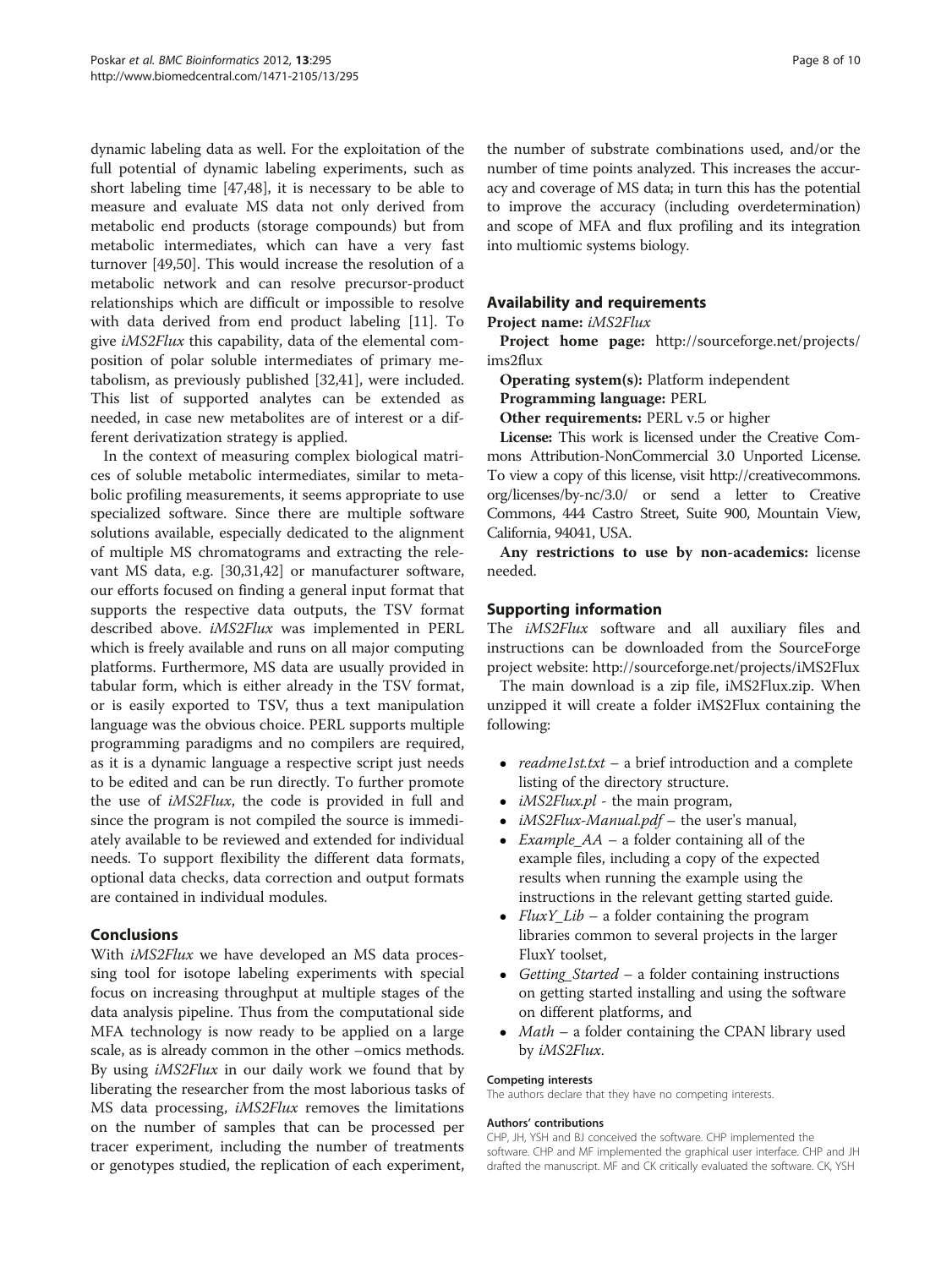#### Acknowledgements

<span id="page-8-0"></span>manuscript.

CHP would like to thank Doug Allen for fruitful discussions.

Work at Michigan State University by CHP and YSH was funded by the DOE Great Lakes Bioenergy Research Center.

This work was supported by the German Federal Ministry of Education and Research (BMBF) through grants 0315295 and 0315426A.

#### Author details

<sup>1</sup>Department of Physiology and Cell Biology, Leibniz Institute of Plant Genetics and Crop Plant Research (IPK), 06466 Gatersleben, Germany. <sup>2</sup>Plant Biology Department, Michigan State University, East Lansing, MI 48824, USA. <sup>3</sup>Institute of Pharmacy, Martin-Luther-University Halle-Wittenberg, 06120 Halle, Germany.

#### Received: 8 March 2012 Accepted: 2 November 2012 Published: 12 November 2012

#### References

- 1. Blum JJ, Stein RB: On the analysis of metabolic networks. In Biological Regulation and Development. Edited by Goldberger RF. New York: Plenum Press; 1982:99–124.
- 2. Wiechert W, de Graaf AA: In vivo stationary flux analysis by  $13C$  labeling experiments. Adv Biochem Eng Biotechnol 1996, 54:109–154.
- 3. Lee WN, Byerley LO, Bergner EA, Edmond J: Mass Isotopomer analysis: theoretical and practical considerations. Biol Mass Spectrom 1991, 20:451–458.
- 4. Wittmann C, Heinzle E: Mass Spectrometry for Metabolic Flux Analysis. Biotechnol Bioeng 1999, 62:739–750.
- 5. van Winden WA, Wittmann C, Heinzle E, Heijnen JJ: Correcting mass isotopomer distributions for naturally occurring isotopes. Biotechnol Bioeng 2002, 80:477–479.
- 6. National Institute of Standards and Technology (NIST): Atomic Weights and Isotopic Compositions with Relative Atomic Masses. 2010. [cited 2011]. Available from: [http://www.nist.gov/pml/data/comp.cfm.](http://www.nist.gov/pml/data/comp.cfm)
- 7. Rosman KJR, Taylor PDP: Isotopic compositions of the elements 1997. Pure Appl Chem 1998, 70:217–235.
- 8. Ratcliffe RG, Shachar-Hill Y: Measuring multiple fluxes through plant metabolic networks. Plant J 2006, 45:490–511.
- 9. Roessner U, Wagner C, Kopka J, Trethewey RN, Willmitzer L: Simultaneous analysis of metabolites in potato tuber by gas chromatography–mass spectrometry. Plant J 2000, 23:131-142.
- 10. Halket JM, Waterman D, Przyborowska AM, Patel RKP, Fraser PD, Bramley PM: Chemical derivatization and mass spectral libraries in metabolic profiling by GC/MS and LC/MS/MS. J Exp Bot 2004, 56:219–243.
- 11. Wahl AS, Dauner M, Wiechert W: New tools for mass isotopomer data evaluation in <sup>13</sup>C Flux analysis: mass isotope correction, data consistency checking, and precursor relationships. Biotechnol Bioeng 2004, 85:259–268.
- 12. McLafferty FW: Mass Spectrometric analysis-molecular rearrangements. Anall Chem 1959, 31:82–87.
- 13. Fischer E, Sauer U: Metabolic flux profiling of Escherichia coli mutants in central carbon metabolism by GC-MS. Eur J Biochem 2003, 270:880–891.
- 14. Allen DK, Ratcliffe RG: Quantification of isotope label. In Plant Metabolic Networks. Edited by Schwender J. New York: Springer; 2009:105–149.
- 15. Schauer N, Steinhauser D, Strelkov S, Schomburg D, Allison G, Moritz T, Lundgren K, Roessner-Tunali U, Forbes MG, Willmitzer L, Fernie AR, Kopka J: GC-MS libraries for the rapid identification of metabolites in complex biological samples. FEBS Lett 2005, 579:1332–1337.
- 16. Lisec J, Schauer N, Kopka J, Willmitzer L, Fernie AR: Gas chromatography mass spectrometry-based metabolite profiling in plants. Nat Protoc 2006, 1:387–96.
- 17. Erban A, Schauer N, Fernie AR, Kopka J: Nonsupervised construction and application of mass spectral and retention time index libraries from time-offlight GC-MS metabolite profiles. Methods Mol Biol 2007, 358:19–38.
- 18. Allwood JW, De Vos RC, Moing A, Deborde C, Erban A, Kopka J, Goodacre R, Hall RD: Plant metabolomics and its potential for systems biology research background concepts, technology, and methodology. Methods Enzymol 2011, 500:299–336.
- 19. Fischer E, Sauer U: Large-scale in vivo flux analysis shows rigidity and suboptimal performance of Bacillus subtilis metabolism. Nat Genet 2005, 37:636–40.
- 20. van Rijsewijk BR H, Nanchen A, Nallet S, Kleijn RJ, Sauer U: Large-scale <sup>13</sup>C-flux analysis reveals distinct transcriptional control of respiratory and fermentative metabolism in Escherichia coli. Mol Syst Biol 2011, 7:477.
- 21. Munger J, Bennett BD, Parikh A, Feng XJ, McArdle J, Rabitz HA, Shenk T, Rabinowitz JD: Systems-level metabolic flux profiling identifies fatty acid synthesis as a target for antiviral therapy. Nat Biotechnol 2008, 26:1179-1186.
- 22. Amador-Noguez D, Feng XJ, Fan J, Roquet N, Rabitz H, Rabinowitz JD: Systems-level metabolic flux profiling elucidates a complete, bifurcated tricarboxylic acid cycle in Clostridium acetobutylicum. J Bacteriol 2010, 192:4452–61.
- 23. Kopka J, Schauer N, Krueger S, Birkemeyer C, Usadel B, Bergmüller E, Dörmann P, Weckwerth W, Gibon Y, Stitt M, Willmitzer L, Fernie AR, Steinhauser D: GMD@CSB.DB: the Golm Metabolome Database. Bioinformatics 2005, 21:1635–1638.
- 24. Beckonert O, Keun HC, Ebbels TM, Bundy J, Holmes E, Lindon JC, Nicholson JK: Metabolic profiling, metabolomic and metabonomic procedures for NMR spectroscopy of urine, plasma, serum and tissue extracts. Nat Protoc 2007, 2:2692–2703.
- 25. Brown M, Wedge DC, Goodacre R, Kell DB, Baker PN, Kenny LC, Mamas MA, Neyses L, Dunn WB: Automated workflows for accurate mass-based putative metabolite identification in LC/MS-derived metabolomic datasets. Bioinformatics 2011, 27:1108–1112.
- 26. Chan EC, Pasikanti KK, Nicholson JK: Global urinary metabolic profiling procedures using gas chromatography–mass spectrometry. Nat Protoc 2011, 6:1483–1499.
- 27. Libourel IG, Gehan JP, Shachar-Hill Y: Design of substrate label for steady state flux measurements in plant systems using the metabolic network of Brassica napus embryos. Phytochemistry 2007, 68:2211–2221.
- Junker BH, Lonien J, Heady LE, Rogers A, Schwender J: Parallel determination of enzyme activities and in vivo fluxes in Brassica napus embryos grown on organic or inorganic nitrogen source. Phytochemistry 2007, 68:2232–2242.
- 29. Alonso AP, Val DL, Shachar-Hill Y: Central metabolic fluxes in the endosperm of developing maize seeds and their implications for metabolic engineering. Metab Eng 2011, 13:96–107.
- 30. Luedemann A, Strassburg K, Erban A, Kopka J: TagFinder for the quantitative analysis of gas chromatography - mass spectrometry (GC-MS) based metabolite profiling experiments. Bioinformatics 2008, 24:732–737.
- 31. Pluskal T, Castillo S, Villar-Briones A, Oresic M: MZmine 2: modular framework for processing, visualizing, and analyzing mass spectrometrybased molecular profile data. BMC Bioinforma 2010, 11:395.
- 32. Huege J, Goetze J, Schwarz D, Bauwe H, Hagemann M, Kopka J: Modulation of the major paths of carbon in photorespiratory mutants of Synechocystis. PLoS One 2011, 6:e16278.
- 33. Wiechert W, Mollney M, Petersen S, de Graaf AA: A universal framework for 13C metabolic flux analysis. Metab Eng 2001, 3:265-283
- 34. Quek LE, Wittmann C, Nielsen LK, Krömer JO: OpenFLUX: efficient modelling software for 13C-based metabolic flux analysis. Microb Cell Fact, 8:25.
- 35. Zamboni N, Fischer E, Sauer U: FiatFlux a software for metabolic flux analysis from <sup>13</sup>C-glucose experiments. BMC Bioinforma 2005, 6:209.
- 36. Klapa MI, Aon JC, Stephanopoulos G: Ion-trap mass spectrometry used in combination with gas chromatography for high-resolution metabolic flux determination. Biotechniques 2003, 34:832–849.
- 37. Fagerquist CK, Hellerstein MK, Faubert D, Bertrand MJ: Elimination of the concentration dependence in mass isotopomer abundance mass spectrometry of methyl palmitate using metastable atom bombardment. J Am Soc Mass Spectrom 2001, 12:754–761.
- 38. Schwender J, Ohlrogge JB: Probing in vivo metabolism by stable isotope labeling of storage lipids and proteins in developing Brassica napus embryos. Plant Physiol 2002, 130:347–361.
- 39. Weitzel M, Nöh K, Dalman T, Niedenführ S, Stute B, Wiechert W: 13CFLUX2 high-performance software suite for <sup>13</sup>C-metabolic flux analysis. Bioinformatics 2012, Available from: [http://www.13cflux.net/13cflux2/.](http://www.13cflux.net/13cflux2/)
- 40. Allen DK, Shachar-Hill Y, Ohlrogge JB: Compartment-specific labeling information in metabolic flux analysis of plants. Phytochemistry 2007, 68:2197–2210.
- 41. Huege J, Sulpice R, Gibon Y, Lisec J, Koehl K, Kopka J: GC-EI-TOF-MS analysis of in vivo carbon-partitioning into soluble metabolite pools of